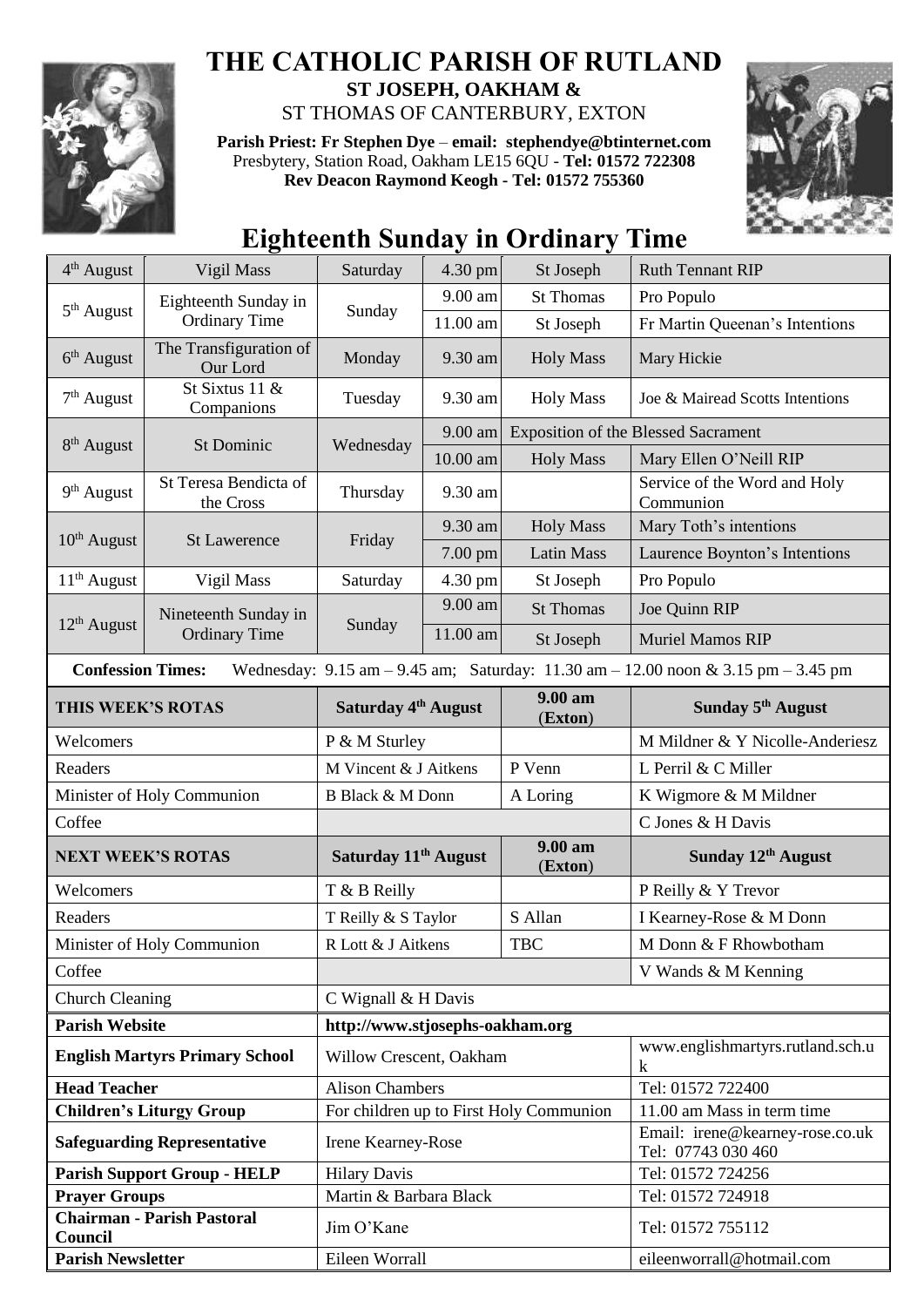**Please pray for the following who are ill:** *Colleen Lully, Mary Hurst, Sarah Ennis, Marie-Jeanne Lloyd-Hughes, Enid Wootton, Susan Healey, Helen Reilly, Stephen Walters, Christopher Brown, Elizabeth Brown, Maura and Mike Goulding, Philip Quinn, Simon Duncan, Fiona Ruddle, Theresa Thompson, Patricia Slater, Monique Pryke, Tim Maskell, Elisabeth Simpson, Claire Smith, Peter Tookey, Bill Hiscocks, Sharon Larkworthy, Mark Smith, Tim White, Helena Woolford, Megan Owens, Robert Johnstone, Michael Rimmer, John Rhodes, Elizabeth Fay, Myra Smith, Virginia Barwell, Cindy Johnston, Mary Lambert, John Owens (Snr), Michael Gardiner, Helen Wilson, Baby Luke Somerville, Graham Andrews, John Widdows, May Carrie, Lewis Paul, Floss Jepson, Angela Munton, Nigel Stark, Phillip Botteley, Andrena Lynch, Janet and Barry Chalmers-Stevens, Avril Thompson, Jeffrey Miller, Fr Dominic O'Connor, Fr Kevin Clark, Fr Michael Bell, John and Rosemary Went, Cathy Green, Bernard Gandy, Catherine Farndell, Amanda Messer, Fr David Bowler, Aileen Egan, Melissa Barker, David Tookey, Sylvia Minckley, Gabriel Reid, David Morton and Sheila Wilson*

**Anniversaries**  *Peter Lambert, Maria Malach, Patricia Gallimore, Hanora Jones, Bridget Tyler, Mary Hickie, Joe Quinn, John Dupont, John Liston, Rose Pugh, William Maiden, Josephine Trigg, Francis McCabe, Lilian Luckhurst, Muriel Mamos, Bridget Flynn, Margaret Kelsey and Cecilia Sanders*

| <b>Last Week's Collection</b><br>£184.30<br>Envelopes<br><b>Loose Plate</b><br>£271.07<br><b>Standing Orders</b><br>£520.00<br>£975.37<br>Total<br>Don't forget to join us for<br>coffee after Mass on<br>Wednesday and<br>Sunday.                                                                                                                                                                                                                                |                                                                                                                                                                                                                                                                    | Annual Pilgrimage to Walsingham – Our Lady Queen of Peace –<br>will take place on Monday $27th$ August 2018. Led by Fr Stefan Park<br>OSA, Spiritual Director of the Medjugorje Apostolate, starting at 1.15<br>pm with the Rosary, Litany of Our Lady, followed by a talk from Fr<br>Stefan. There will be Holy Mass, Adoration of the Blessed Sacrament<br>and Benediction, finishing at 5.30 pm. There is a bus available from<br>Leicester. For further information, please see the poster in the Church<br>porch or contact Mary Cosgrove on 07792 162518. |  |  |  |
|-------------------------------------------------------------------------------------------------------------------------------------------------------------------------------------------------------------------------------------------------------------------------------------------------------------------------------------------------------------------------------------------------------------------------------------------------------------------|--------------------------------------------------------------------------------------------------------------------------------------------------------------------------------------------------------------------------------------------------------------------|-----------------------------------------------------------------------------------------------------------------------------------------------------------------------------------------------------------------------------------------------------------------------------------------------------------------------------------------------------------------------------------------------------------------------------------------------------------------------------------------------------------------------------------------------------------------|--|--|--|
| <b>Uppingham School Masses</b><br>There will be no Masses at<br>Uppingham during July and<br>August - they will resume in<br>September.                                                                                                                                                                                                                                                                                                                           | <b>Congratulations and Best Wishes</b> to Gina Hayes and Alexander Cox<br>who celebrated their wedding at St Thomas of Canterbury Exton, on<br>Saturday 4 <sup>th</sup> August. May God be with them as they begin their new<br>life together as a married couple. |                                                                                                                                                                                                                                                                                                                                                                                                                                                                                                                                                                 |  |  |  |
| <b>Books for CAFOD</b> There is such a good<br>selection of different books in the<br>meeting room in aid of the refugees. Do<br>take a look.                                                                                                                                                                                                                                                                                                                     |                                                                                                                                                                                                                                                                    | There will be a very important Letter included in this<br>weeks newsletter concerning data protection<br>for your attention.<br><b>Many thanks</b>                                                                                                                                                                                                                                                                                                                                                                                                              |  |  |  |
|                                                                                                                                                                                                                                                                                                                                                                                                                                                                   |                                                                                                                                                                                                                                                                    |                                                                                                                                                                                                                                                                                                                                                                                                                                                                                                                                                                 |  |  |  |
| Parents and children Please remember to pick up a children's Redemptorist worksheet before<br>Saturday and Sunday Mass. They are on top of the bookcase where the hymn books are stored. Many<br>thanks. Hanna Coomber                                                                                                                                                                                                                                            |                                                                                                                                                                                                                                                                    |                                                                                                                                                                                                                                                                                                                                                                                                                                                                                                                                                                 |  |  |  |
| Mary's Meals Thank you so much for all the toothpaste and toothbrushes again this last week. The<br>response has been magnificent and many more packs can be completed! Thank you too for the cosmetic<br>bags we can use for pencil cases as they are so expensive to buy new. If you have any more used ones,<br>please do pop them in the box in the Church porch. They are just perfect for pencils etc. We can only<br>keep going thanks to your generosity! |                                                                                                                                                                                                                                                                    |                                                                                                                                                                                                                                                                                                                                                                                                                                                                                                                                                                 |  |  |  |
| <b>Church Repository</b> There are many cards<br>and gifts available in our repository in the<br>Meeting Room. If you would like to order                                                                                                                                                                                                                                                                                                                         |                                                                                                                                                                                                                                                                    | <b>Book of Remembrance</b> This is an ongoing project so if<br>at any time you wish to have the names of loved ones                                                                                                                                                                                                                                                                                                                                                                                                                                             |  |  |  |
| anything, please use the notepad provided.                                                                                                                                                                                                                                                                                                                                                                                                                        |                                                                                                                                                                                                                                                                    | inscribed in our book, please collect a slip from the<br>Church porch which gives details of what to do.<br>Thank you.                                                                                                                                                                                                                                                                                                                                                                                                                                          |  |  |  |
| If you would like someone to be added to the Sick Parishioners list, please fill in one of<br><b>Our Sick List</b><br>the permission cards and hand into Fr Stephen aware or email Maria at:rcchurchoakham@live.co.uk                                                                                                                                                                                                                                             |                                                                                                                                                                                                                                                                    |                                                                                                                                                                                                                                                                                                                                                                                                                                                                                                                                                                 |  |  |  |
| <b>Please note:</b><br>Any cheques made out to the Parish should read St. Joseph's Oakham RCP.<br>Thank you.                                                                                                                                                                                                                                                                                                                                                      |                                                                                                                                                                                                                                                                    |                                                                                                                                                                                                                                                                                                                                                                                                                                                                                                                                                                 |  |  |  |

# **A very warm welcome to all our visitors this weekend**